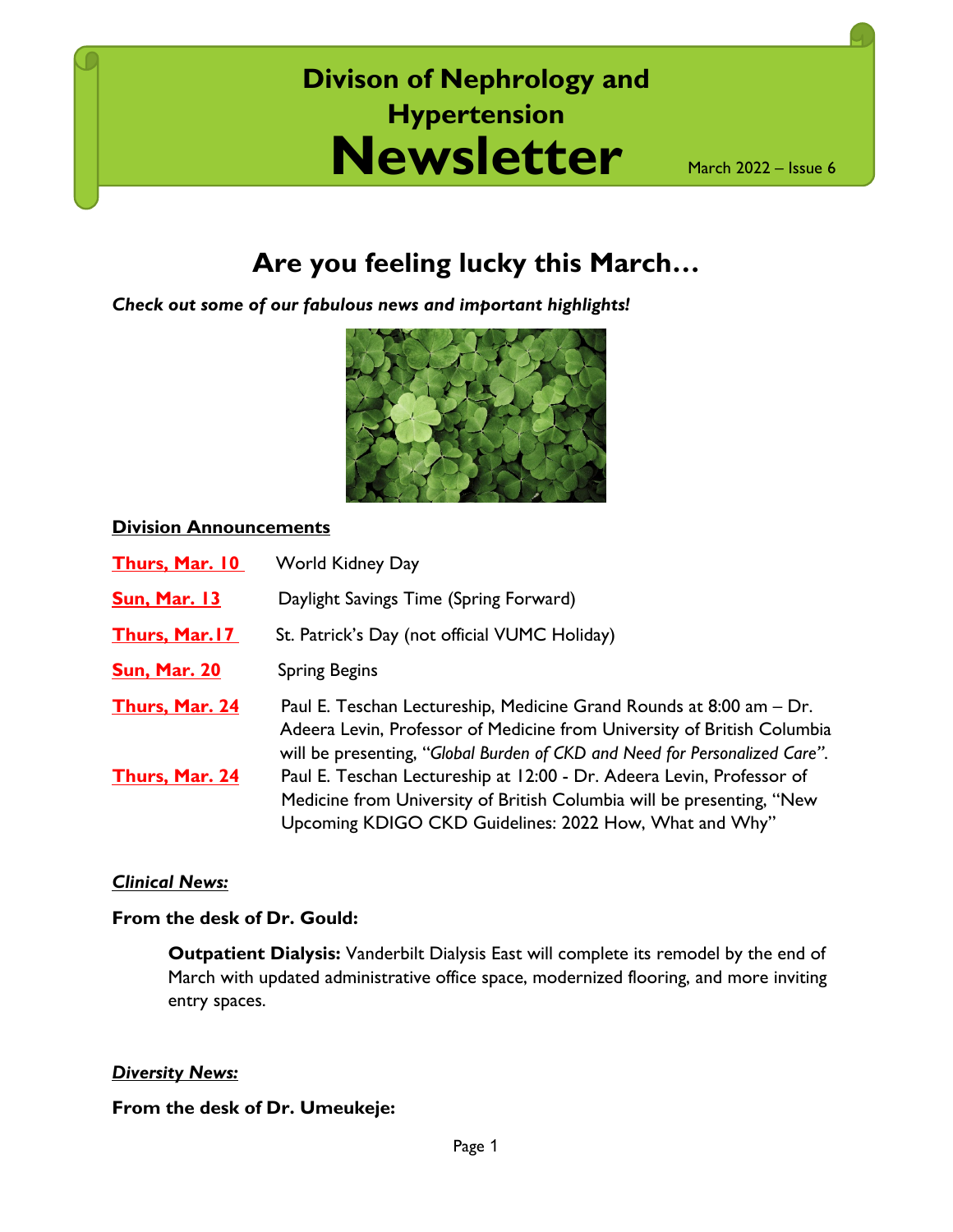**Diversity Events:** The March diversity poster will be sent separately as soon as it becomes available.

#### *VOKC News:*

#### **From the desk of Dr. Cavanaugh:**

**VOKC Patient, Family, and Community Health Advisory Board:** The next virtual meeting is March  $8<sup>th</sup>$  and May 10<sup>th</sup>. Attached is a flyer with more information regarding the group and how to get involved.

#### *Research News:*

#### **Research Publications:**

**Dr. Roy Zent** recently had a manuscript published in collaboration with colleagues in Manchester in Elife, titled "Kidney organoids recapitulate human basement membrane assembly in health and disease." In this paper, they investigated the dynamics of basement (BM) assembly in human pluripotent stem cell-derived kidney organoids. They resolved their global BM composition and discovered a conserved temporal sequence in BM assembly that paralleled mammalian fetal kidneys. They identified the emergence of key BM isoforms, which were altered by pathogenic variant in *COL4A5.* Integrating organoid, fetal, and adult kidney proteomes, they found dynamic regulation of BM composition through development to adulthood, and with single-cell transcriptomic analysis and dynamic nature of kidney organoid BM assembly and provide a platform for understanding its wider relevance in human development and disease.

**Dr. Adriana Hung** recently had an article published in JAMA Internal medicine titled, "APOL1 Risk Variants, acute Kidney Injury, and Death in Participants with African Ancestry Hospitalized With COVID-19 From the Million Veteran Program." In this article, Dr. Hung and colleagues tested the hypothesis that the APOL1 high-risk group (G2 variants of APOL1) is associated with a higher-risk of COVID-19 associated AKI and death.

**Corina Borza and Gema Bolas**, in Dr. Ambra Pozzi's lab, share a first authorship on the paper, "The collagen receptor Discoidin Doman Receptor 1b enhances integrin β1-mediated cell migration by interacting with talin and promoting Rac1 activation" in press at Frontier Cell and Developmental Biology.

#### **Kudos:**

Congrats to Dr. Ray Harris on being named Senior Clinician Scientist by the Veterans Administration!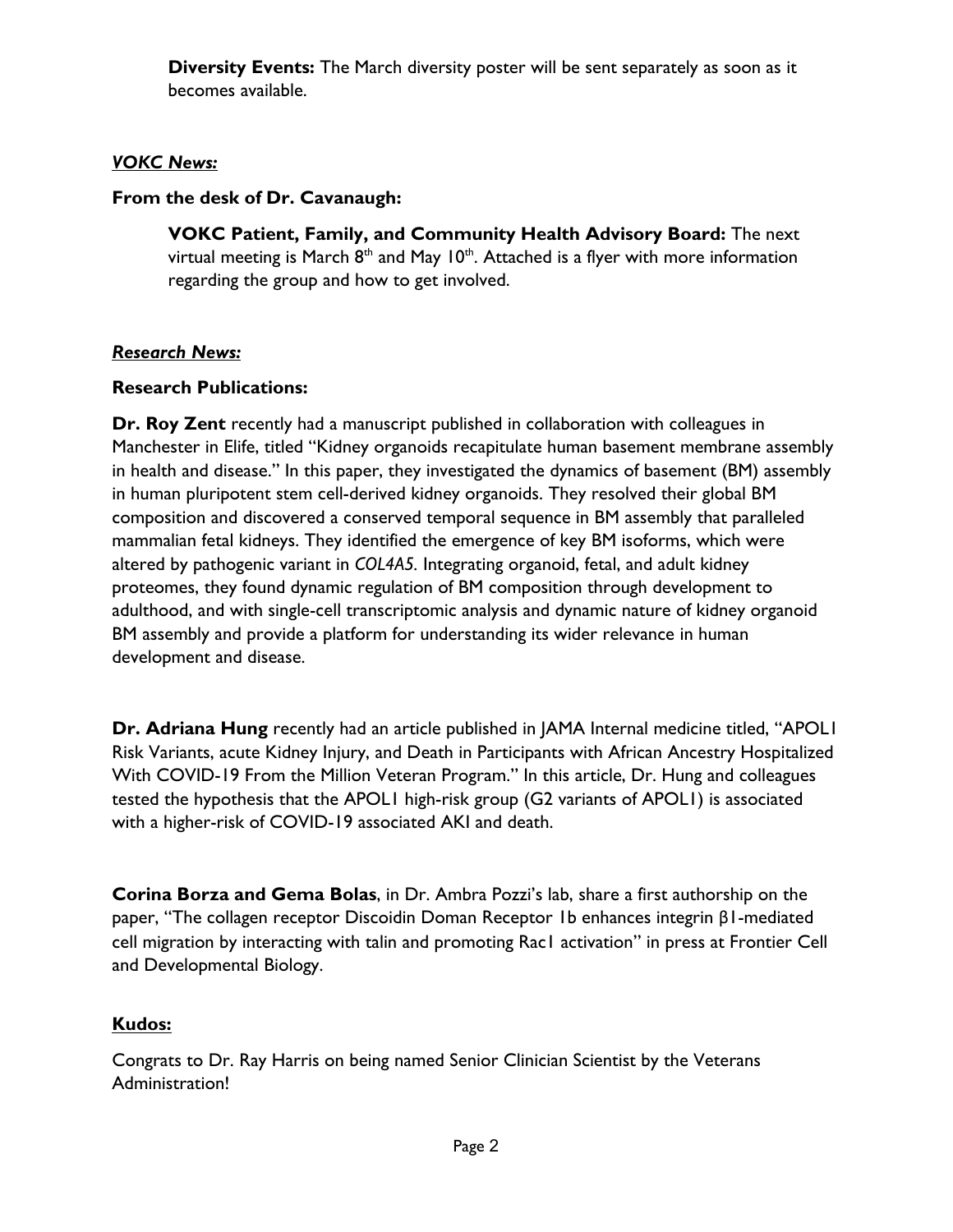Congrats to Dr. Nair who has been selected to be 1 of 3 Feature Editors for the American Journal of Kidney Diseases - [https://www.ajkd.org/content/edboard!](https://nam12.safelinks.protection.outlook.com/?url=https%3A%2F%2Fwww.ajkd.org%2Fcontent%2Fedboard&data=04%7C01%7Csavannah.sumatra%40vumc.org%7Ce44f762a79e84415698f08d9ecf89ac3%7Cef57503014244ed8b83c12c533d879ab%7C0%7C0%7C637801374752767869%7CUnknown%7CTWFpbGZsb3d8eyJWIjoiMC4wLjAwMDAiLCJQIjoiV2luMzIiLCJBTiI6Ik1haWwiLCJXVCI6Mn0%3D%7C3000&sdata=HAbRcfMNgGFx%2Fv89%2FE2pOLtcttCTxbh%2B1tccvHVYOaI%3D&reserved=0) Dr. Nair will be the Editor of "In A Few Words," a section of the journal that highlights submitted and invited narrative writing and perspective pieces by nephrologists, allied health professionals, and patients living with kidney disease.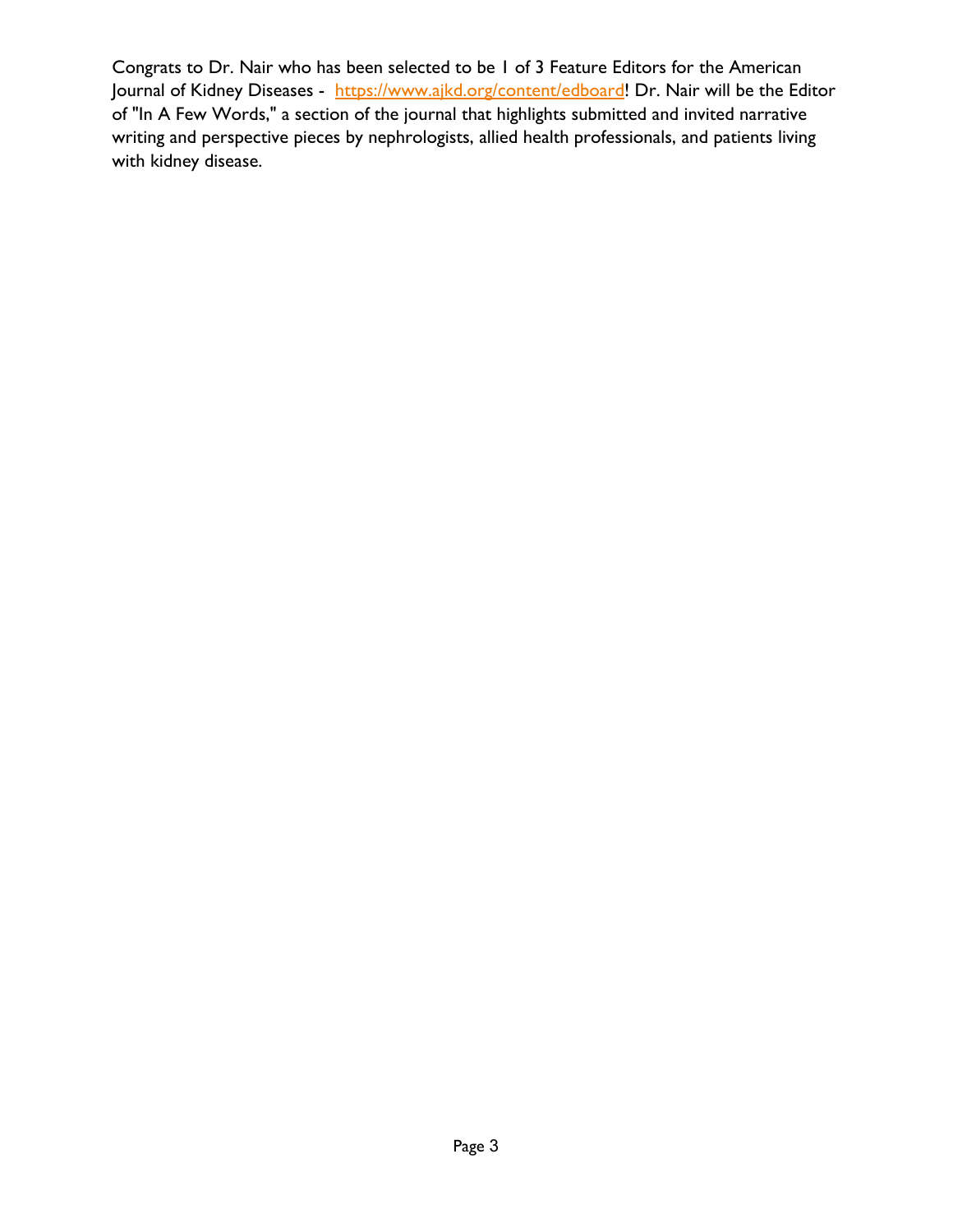### **Spotlight Newsletter Recipients**

#### **Craig Brooks, PhD**



**Craig Brooks, PhD** is an Assistant Professor of Medicine in the Division of Nephrology and Hypertension at Vanderbilt University. He completed his graduate work at the Medical College of Georgia, where he studied mitochondrial pathways of apoptosis and mitochondrial fragmentation in the lab of Zheng Dong. For his postdoc, Dr. Brooks trained at Brigham and Women's Hospital and Harvard Medical School in the laboratory of Joseph Bonventre, where he studied the role of cell cycle regulation in chronic kidney disease progression and

how kidney epithelial cell phagocytosis protects against kidney injury through anti-inflammatory signaling.

Dr. Brooks established his lab in Vanderbilt University Medical Center in 2016. His lab focuses on understanding how acute kidney injury transitions to chronic kidney disease. He has identified components of the DNA damage response that promote acute injury as well as regulate the differentiation status of kidney epithelial cells in chronic kidney disease. He is hopeful these studies will identify novel therapeutics to prevent chronic kidney disease progression.

When he is not at work, Dr. Brooks spends time with his family as well as DIY projects, photography, and cooking.

#### **Brigitta Brannon, CCRC**



**Brigitta Brannon, CCRC** is the Clinical Trials Specialist within the Division of Nephrology and Hypertension at Vanderbilt University Medical Center working in the Ikizler lab. She also is WOC at the Tennessee Valley Veterans Affairs Healthcare System where she has worked on several clinical research trials over the years.

Brigitta chose a career in research as a result of her interest in cutting edge research and working directly with renowned doctors at Vanderbilt University Medical Center. She was hired at Vanderbilt University Medical Center in March 1986 and

recently celebrated 35 years of service.

She has been in Nephrology since 2016 and is currently working with Transplant Nephrologist & Associate Professor of Medicine, Kelly A. Birdwell, MD MCSI on a nation-wide study titled: APOL1 Long-Term Kidney Transplantation Outcomes Network. APOLLO is an observational study whose purpose is to improve outcomes for kidney transplant recipients and living donors by testing their blood and looking at kidney transplant outcomes based on the APOL1\* gene.

Outside of work, Brigitta enjoys decorating, gardening, cooking, baking, and spending quality time with her family.